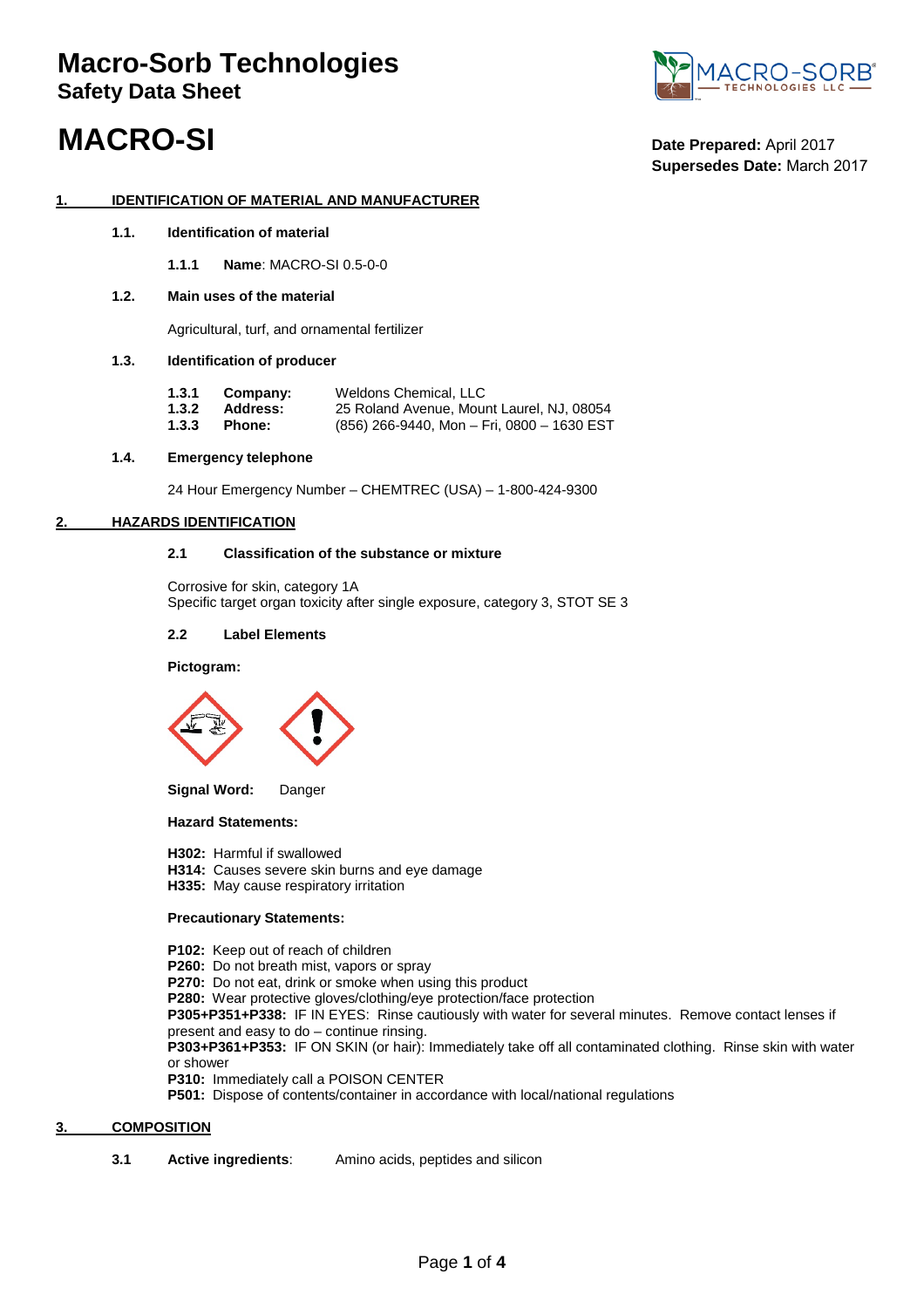# **Macro-Sorb Technologies Safety Data Sheet**



# **MACRO-SI**

## **3.2 Dangerous components:**

| <b>Chemical Name</b> |                             | <b>Identification (CAS#)</b>                                                                                         |                                                                                                         | <b>Classification</b>                                                               |                                                                               | <b>Concentration % w/w</b>                              |                                                                               |
|----------------------|-----------------------------|----------------------------------------------------------------------------------------------------------------------|---------------------------------------------------------------------------------------------------------|-------------------------------------------------------------------------------------|-------------------------------------------------------------------------------|---------------------------------------------------------|-------------------------------------------------------------------------------|
| Sodium metasilicate  |                             | 6834-92-0                                                                                                            |                                                                                                         | n 1272/2008                                                                         | Corr. Cut./Skin Corr. 1B;                                                     | $10 - 40$                                               |                                                                               |
| pentahydrate         |                             |                                                                                                                      |                                                                                                         |                                                                                     | H314 - STOT SE 3                                                              |                                                         |                                                                               |
|                      | 3.3.                        | <b>EINECS number:</b>                                                                                                |                                                                                                         |                                                                                     |                                                                               |                                                         |                                                                               |
|                      | 3.4.                        | <b>Molecular weight:</b>                                                                                             |                                                                                                         |                                                                                     |                                                                               |                                                         |                                                                               |
|                      | 3.5                         | <b>Description:</b>                                                                                                  | for agriculture purposes                                                                                | Water solution of amino acids and peptides from natural sources and inorganic salts |                                                                               |                                                         |                                                                               |
|                      | 3.6.                        | <b>Systematic name:</b>                                                                                              |                                                                                                         |                                                                                     |                                                                               |                                                         |                                                                               |
|                      | 3.7.                        | <b>Dangerous impurities:</b>                                                                                         | No evidence                                                                                             |                                                                                     |                                                                               |                                                         |                                                                               |
|                      | <b>FIRST AID</b>            |                                                                                                                      |                                                                                                         |                                                                                     |                                                                               |                                                         |                                                                               |
|                      |                             | 4.1.                                                                                                                 | <b>After inhalation:</b>                                                                                |                                                                                     | persist, seek medical attention.                                              |                                                         | Remove to fresh air immediately. If necessary, give oxygen. If symptoms       |
|                      | 4.2.                        | After skin contact:                                                                                                  |                                                                                                         | attention                                                                           | Wash affected areas with soap and water. If irritation persists, seek medical |                                                         |                                                                               |
|                      | 4.3.                        | After eye contact:                                                                                                   |                                                                                                         | attention                                                                           |                                                                               |                                                         | Flush eyes with plenty of lukewarm water for 15-20 minutes. Seek medical      |
|                      | 4.4.                        | After ingestion:                                                                                                     |                                                                                                         |                                                                                     |                                                                               | vomiting unless directed by medical personnel.          | If ingestion does occur, seek medical attention immediately. Do not induce    |
|                      | 4.5.                        | After scar contact:                                                                                                  |                                                                                                         | attention                                                                           |                                                                               |                                                         | Wash affected areas with soap and water. If irritation persists, seek medical |
| 5.                   |                             | <b>MEASURES AGAINST FIRE</b>                                                                                         |                                                                                                         |                                                                                     |                                                                               |                                                         |                                                                               |
|                      | 5.1.                        | Protection against fire and explosion:<br>No special requirement                                                     |                                                                                                         |                                                                                     |                                                                               |                                                         |                                                                               |
|                      | 5.2.                        | <b>Extinction methods:</b>                                                                                           |                                                                                                         |                                                                                     |                                                                               | spray, or any other method                              | Use foam, dry chemical, carbon dioxide, water                                 |
|                      | 5.3.                        | <b>Excluded extinction methods:</b>                                                                                  |                                                                                                         |                                                                                     | None                                                                          |                                                         |                                                                               |
| 6.                   |                             | <b>MEASURES IN CASE OF SPILLS OR LEAKS</b>                                                                           |                                                                                                         |                                                                                     |                                                                               |                                                         |                                                                               |
|                      | 6.1.                        | Personal precautions, protective equipment and emergency procedures:                                                 |                                                                                                         |                                                                                     |                                                                               |                                                         |                                                                               |
|                      |                             | For control exposure and individual protection measures see section 8                                                |                                                                                                         |                                                                                     |                                                                               |                                                         |                                                                               |
|                      |                             | <b>Environmental precautions:</b><br>a.<br>Avoid drain contamination as well as surface or groundwater contamination |                                                                                                         |                                                                                     |                                                                               |                                                         |                                                                               |
|                      |                             | b.                                                                                                                   | Methods and materials for containment and clean up:<br>Keep in suitable, closed containers for disposal |                                                                                     |                                                                               |                                                         |                                                                               |
|                      |                             | c.                                                                                                                   | Reference to other section<br>For disposal see section 13                                               |                                                                                     |                                                                               |                                                         |                                                                               |
| 7.                   | <b>HANDLING AND STORAGE</b> |                                                                                                                      |                                                                                                         |                                                                                     |                                                                               |                                                         |                                                                               |
|                      | 7.1.                        | Precautions for safe handling:                                                                                       |                                                                                                         |                                                                                     | For personal protection see section 8                                         |                                                         |                                                                               |
|                      | 7.2.                        | <b>Conditions for safe storage:</b>                                                                                  |                                                                                                         |                                                                                     | ventilated area                                                               | Store in the original container in a cool, dry and well |                                                                               |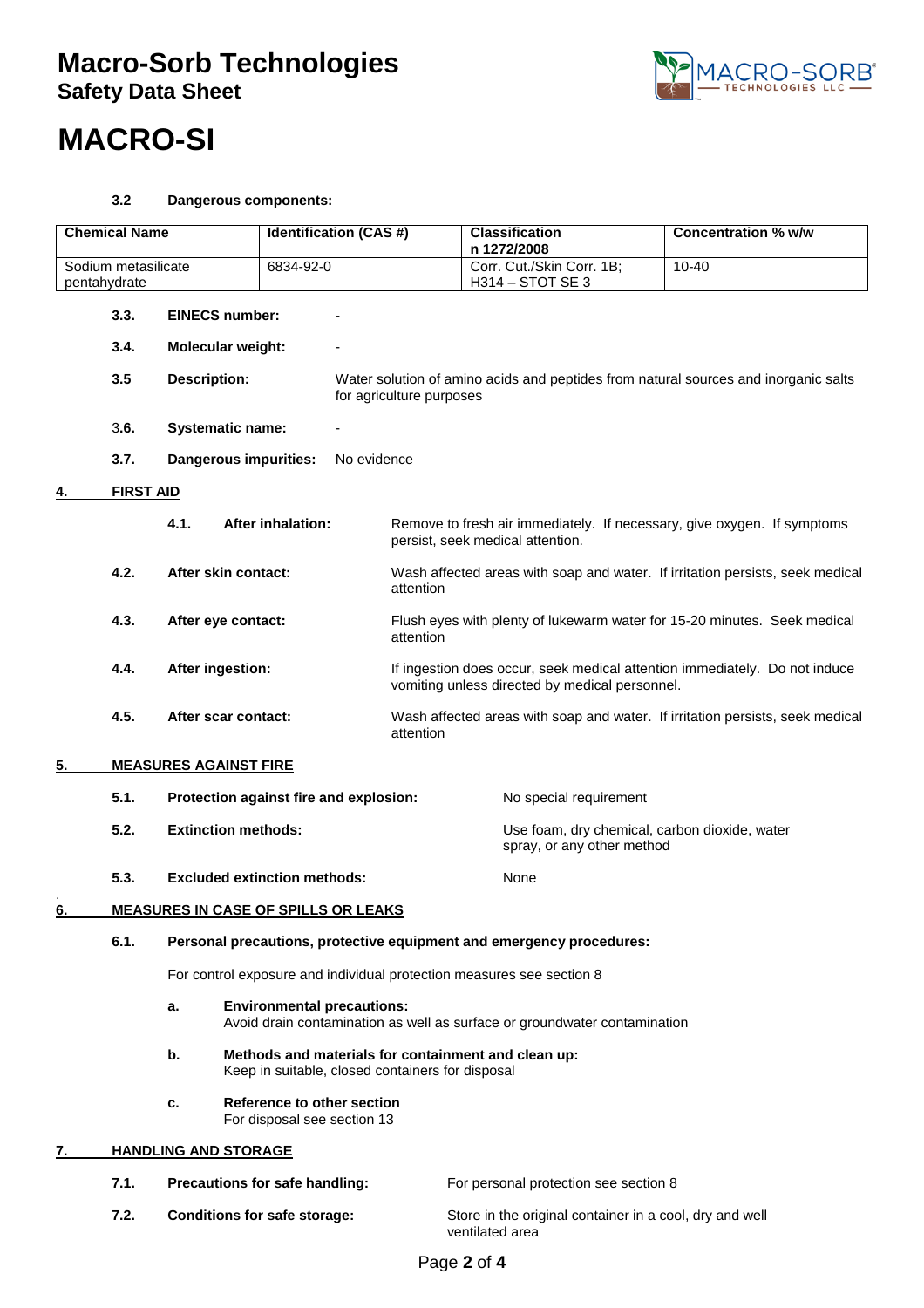# **Macro-Sorb Technologies Safety Data Sheet**



# **MACRO-SI**

**7.3. Specific Uses:** Agricultural, turf, and ornamental fertilizer

## **8. EXPOSURE CONTROL, PERSONAL PROTECTION**

- **8.1. Threshold limit values:** Not available
- **8.2. Exposure control:** Do not eat, drink or smoke when using this product Wear protective gloves/clothing/eye protection/face protection

### **9. PHYSICAL AND CHEMICAL PROPERTIES**

- **9.1 General information**
	- **A Physical state:**

|            | <b>Solid</b> | Liguid | Gaseous<br>Form |
|------------|--------------|--------|-----------------|
| At 20 $°C$ |              |        |                 |
| At 100 °C  |              |        |                 |

- **B Color:** Yellowish Brown<br>**C Odor:** Characteristic
- **Odor:** Characteristic

### **Important information related to Health, Safety and Environment**

**A pH at 50 g/l H2O (20 °C):** 12.2-13.2

| в | <b>Boiling point:</b>        | Near 100 °C   |
|---|------------------------------|---------------|
| С | Flash point:                 | Non-flammable |
| D | Flammability (solid, gas):   | Non-flammable |
| E | <b>Explosive properties:</b> | Non-explosive |
| F | Steam pressure:              | Not available |
| G | Density (20 °C):             | $1.27$ g/ml   |
| H | Package density:             | Not available |
| L | Solubility in water (20 °C): | Very soluble  |
| J | <b>Viscosity:</b>            | Not available |
| K | <b>Melting point:</b>        | Not available |
| L | <b>Conductivity:</b>         | Not available |
|   |                              |               |

### **10. STABILITY AND REACTIVITY**

**Stable under normal conditions** 

- **10.1. Conditions to be avoided:** None
- **10.2. Material to be avoided:** None
- **10.3. Dangerous decomposition:** None

### **11. TOXICOLOGICAL INFORMATION**

| 11.1. | <b>Acute toxicity:</b>        | Not available |
|-------|-------------------------------|---------------|
| 11.2. | <b>Chronic toxicity:</b>      | Not available |
| 11.3. | Irritation:                   |               |
|       | Draize eye test:              | Irritant      |
|       | Primary skin irritancy:       | Corrosive     |
| 11.4. | <b>Sensitiveness:</b>         | Not available |
| 11.5. | <b>Mutagenesis:</b>           | Not available |
| 11.6. | Carcinogenesis:               | Not available |
| 11.7. | <b>Reproduction toxicity:</b> | Not available |
|       |                               |               |

### **12. ECOLOGICAL INFORMATION**

**No information available**